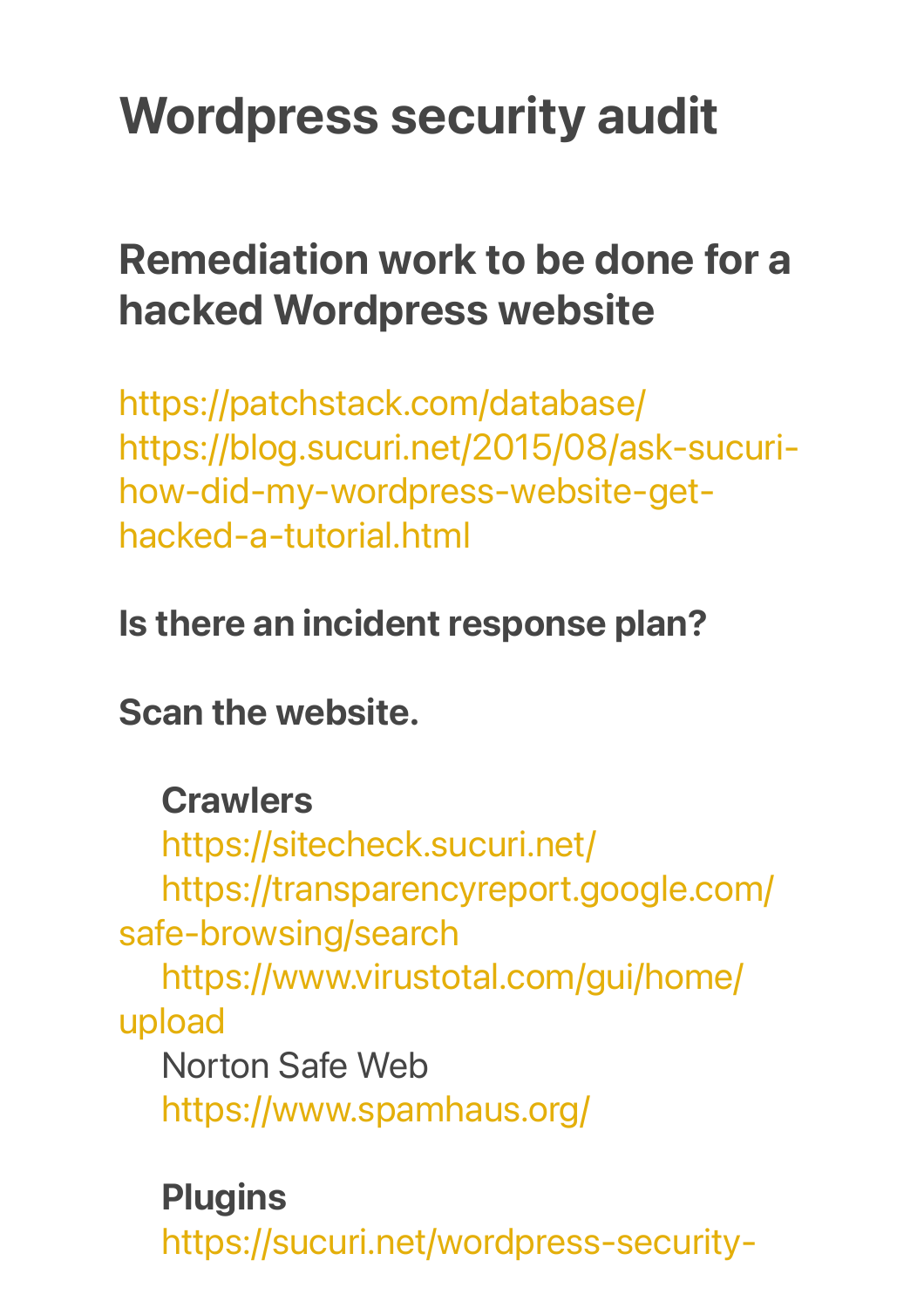[plugin/](https://sucuri.net/wordpress-security-plugin/)

[https://wordpress.org/plugins/sucuri](https://wordpress.org/plugins/sucuri-scanner/)[scanner/](https://wordpress.org/plugins/sucuri-scanner/)

[https://wordpress.org/plugins/](https://wordpress.org/plugins/wordfence/) [wordfence/](https://wordpress.org/plugins/wordfence/)

<https://wordpress.org/plugins/tac/>

#### Place the website in maintenance mode.

#### Change \*all\* passwords.

WordPress user accounts, WordPress hosting account, FTP or SSH user accounts, and your WordPress database password, Email accounts used for WordPress admin or hosting account.

<https://haveibeenpwned.com/> [https://wordpress.org/plugins/better-wp](https://wordpress.org/plugins/better-wp-security/)[security/](https://wordpress.org/plugins/better-wp-security/)

#### Log out all users.

[https://api.wordpress.org/secret-key/1.1/](https://api.wordpress.org/secret-key/1.1/salt/) [salt/](https://api.wordpress.org/secret-key/1.1/salt/)

Backup the website.

Reinstall Wordpress core.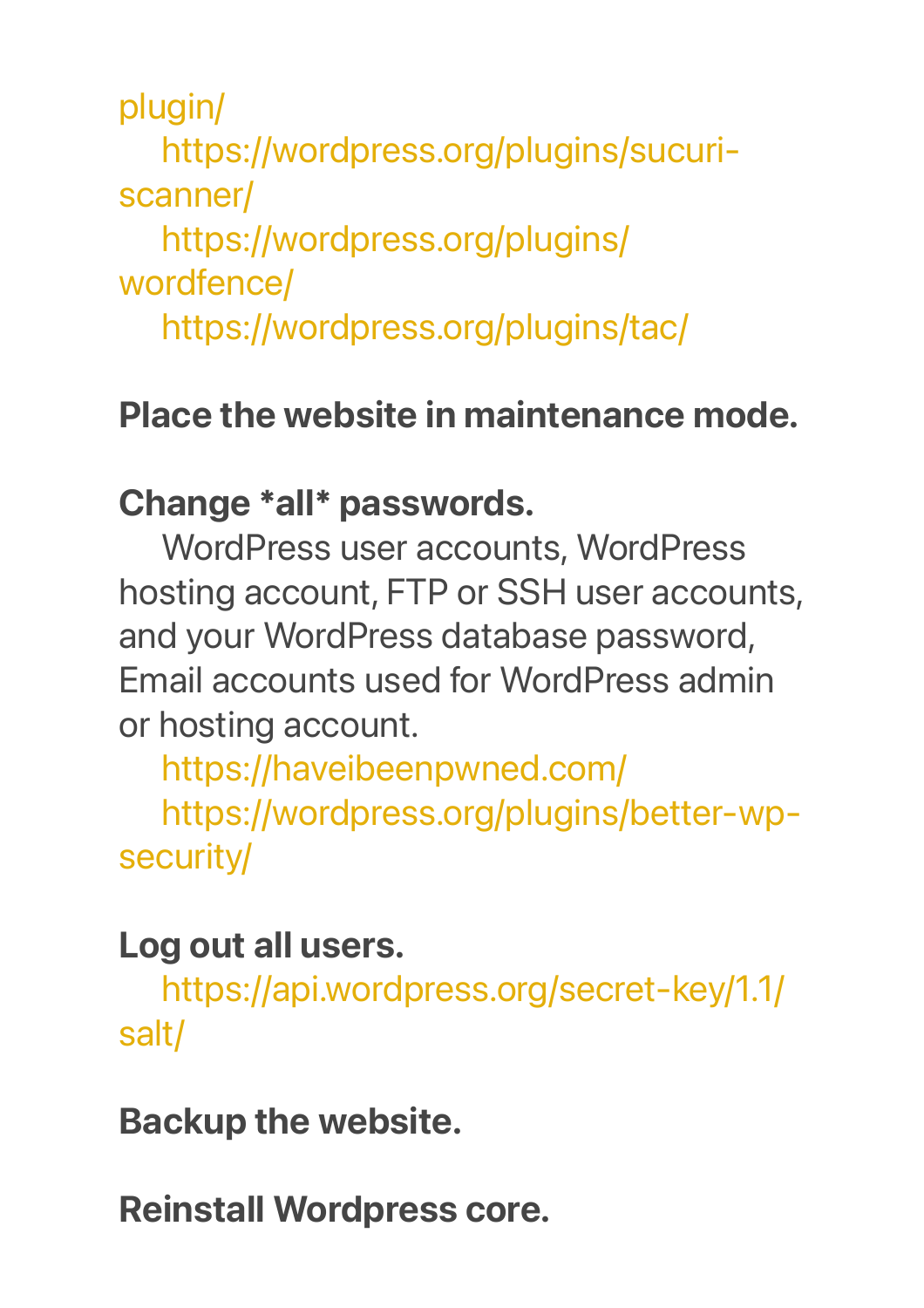### Reinstall Wordpress plugins & themes.

#### Update plugin & themes.

Manually run the database upgrade at / wp-admin/upgrade.php.

#### Remove malware, hacker accounts, ..

.htaccess, wp-config.php, ..

 Search your site using Google inurl:yoursite.com viagra or cialis

Backdoors commonly include the following PHP functions base64 str\_rot13 gzuncompress eval

exec system assert stripslashes preg\_replace (with /e/) move\_uploaded\_file

Records commonly added to the wpoptions table

class\_generic\_support widget\_generic\_support wp\_check\_hash fwp ftp\_credentials

Repairing posts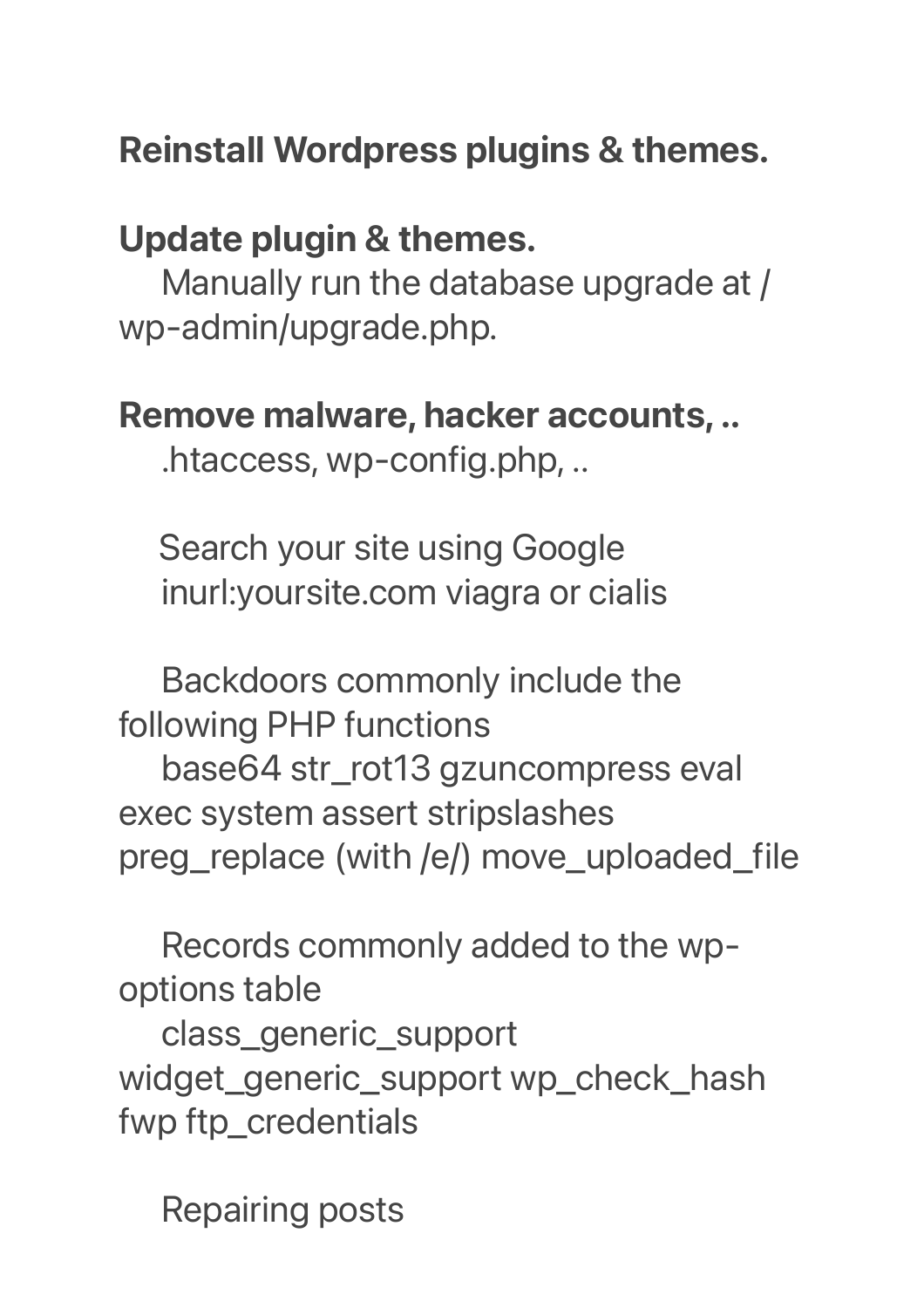SELECT \* FROM wp\_posts WHERE post\_content LIKE '%<iframe%' UNION SELECT \* FROM wp\_posts WHERE post\_content LIKE '%<noscript%' UNION SELECT \* FROM wp\_posts WHERE post\_content LIKE '%display:%'

Linux commands (find & grep) find .mtime -5 –ls | less grep -ri base64 \* find uploads -name "\*.php" -print

Rescan the website.

#### Check file permissions.

All your WordPress files should have 644 or 640 value as file permission. All folders on your WordPress site should have 755 or 750 as their file permission. wp-config.php permissions should be 600.

find /path/to/your/wordpress/install/ -type d -exec chmod  $755 \{ \}$ find /path/to/your/wordpress/install/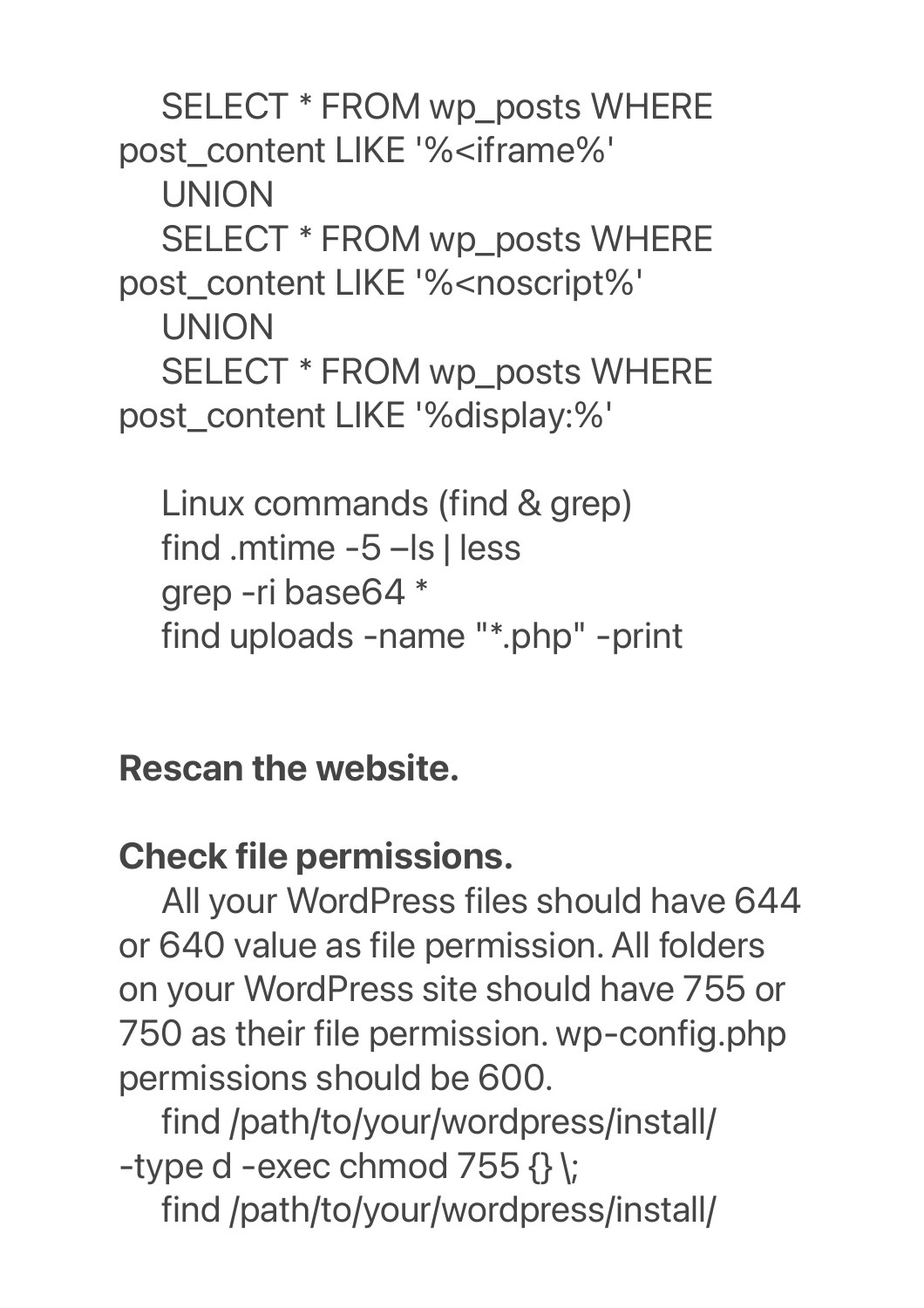-type f -exec chmod  $644 \;$  {} \;

#### Remove site from Google's safe browsing list etc..

<https://www.google.com/webmasters/> <http://www.bing.com/toolbox/webmaster> <https://webmaster.yandex.com/>

[https://safeweb.norton.com/tags/show](https://safeweb.norton.com/tags/show?tag=WebMaster)? [tag=WebMaster](https://safeweb.norton.com/tags/show?tag=WebMaster)

[https://www.mcafee.com/en-gb/safe](https://www.mcafee.com/en-gb/safe-browser/mcafee-webadvisor.html)[browser/mcafee-webadvisor.html](https://www.mcafee.com/en-gb/safe-browser/mcafee-webadvisor.html) 

Take the website out of maintenance mode.

## **Hardening of a cleaned website. (wp-config.php, functions.php, site-specific plugin )**

[https://sucuri.net/guides/wordpress](https://sucuri.net/guides/wordpress-security/)[security/](https://sucuri.net/guides/wordpress-security/) [https://www.wpwhitesecurity.com/](https://www.wpwhitesecurity.com/wordpress-security/) [wordpress-security/](https://www.wpwhitesecurity.com/wordpress-security/) [https://www.wpwhitesecurity.com/php-](https://www.wpwhitesecurity.com/php-hardening-wordpress/)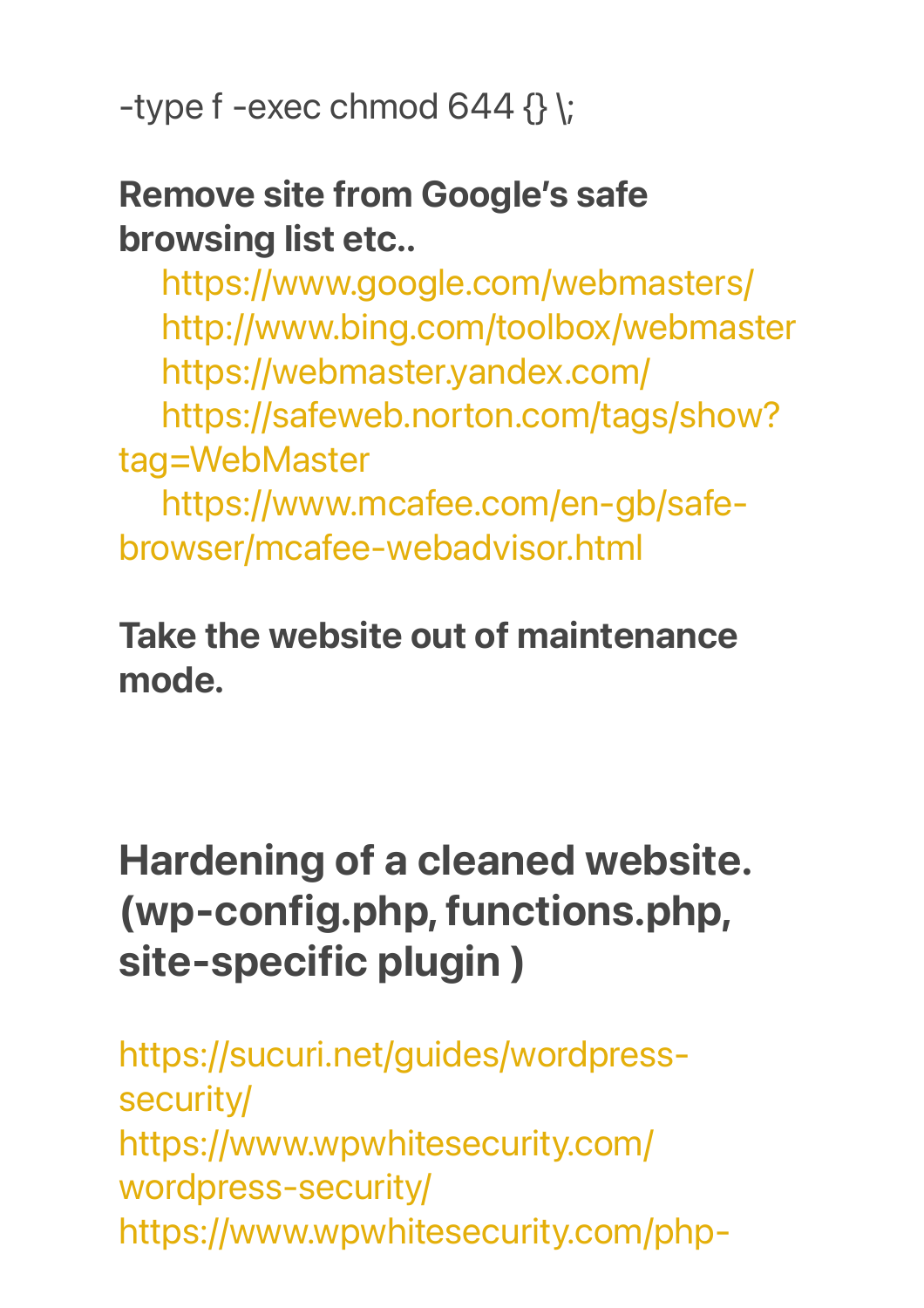[hardening-wordpress/](https://www.wpwhitesecurity.com/php-hardening-wordpress/) [https://patchstack.com/articles/wordpress](https://patchstack.com/articles/wordpress-sensitive-information-leakage/)[sensitive-information-leakage/](https://patchstack.com/articles/wordpress-sensitive-information-leakage/) [https://blog.sucuri.net/2012/06/how-to](https://blog.sucuri.net/2012/06/how-to-lock-down-wordpress-admin-panel-with-a-dynamic-ip.html)[lock-down-wordpress-admin-panel-with](https://blog.sucuri.net/2012/06/how-to-lock-down-wordpress-admin-panel-with-a-dynamic-ip.html)[a-dynamic-ip.html](https://blog.sucuri.net/2012/06/how-to-lock-down-wordpress-admin-panel-with-a-dynamic-ip.html)

### Disable theme & plugin editors define( 'DISALLOW\_FILE\_EDIT', true );

#### Rename the administrative account

UPDATE wp\_users SET user\_login = 'newuser' WHERE user\_login = 'admin'

#### Limit login attempts.

#### Disable PHP execution

*.htaccess (wp-includes/ wp-content/ uploads/ )* <Files \*.php> deny from all </Files>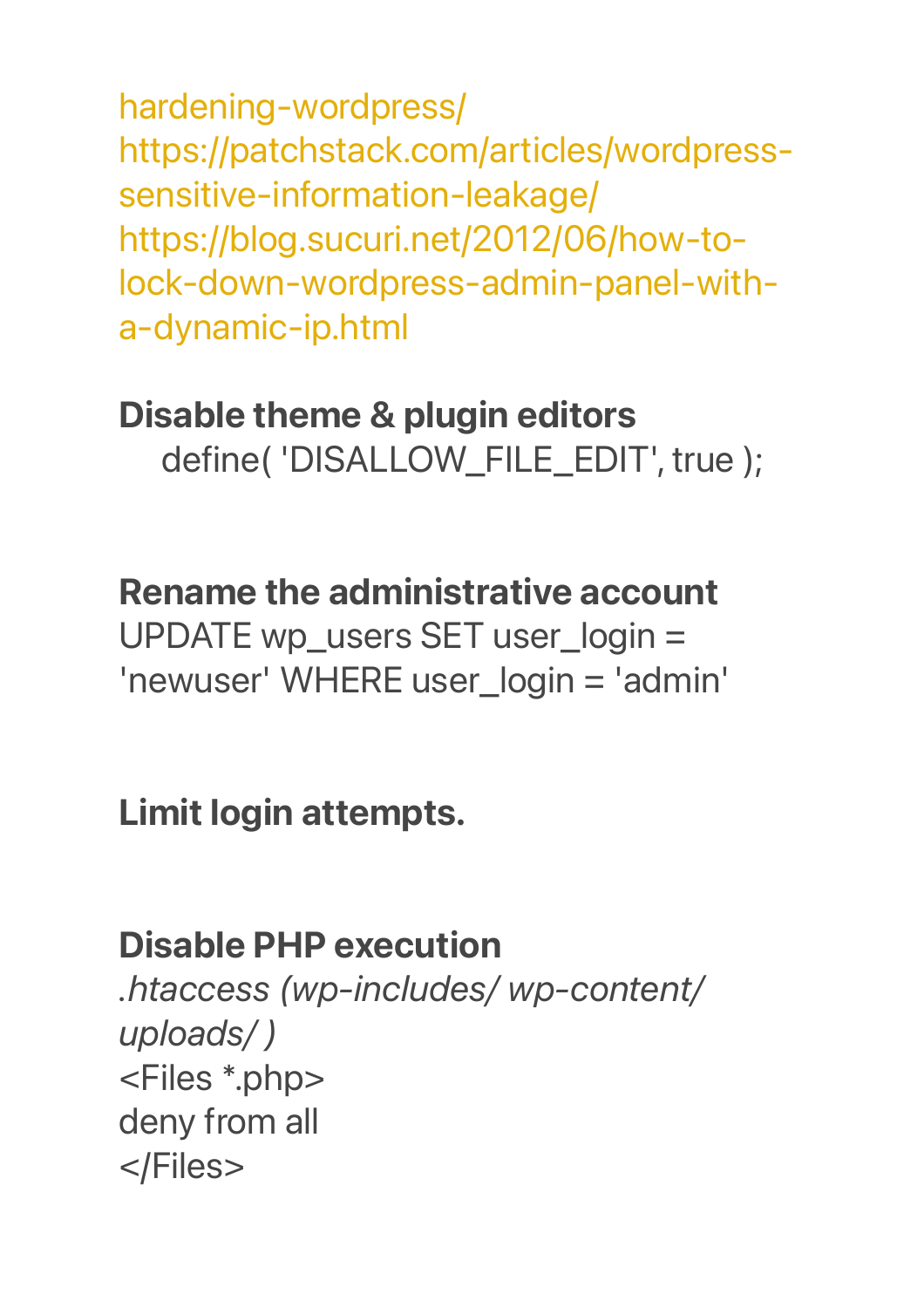#### Deny access to wp-config.php and .htaccess

*.htaccess* <Files wp-config.php> order allow,deny deny from all </Files> <Files .htaccess> order allow,deny deny from all </Files>

Make sure that only you (and the web server) can read wp-config.php (it generally means a 400 or 440 permission).

[https://wordpress.stackexchange.com/](https://wordpress.stackexchange.com/questions/58391/is-moving-wp-config-outside-the-web-root-really-beneficial/74972#74972) [questions/58391/is-moving-wp-config](https://wordpress.stackexchange.com/questions/58391/is-moving-wp-config-outside-the-web-root-really-beneficial/74972#74972)[outside-the-web-root-really-beneficial/](https://wordpress.stackexchange.com/questions/58391/is-moving-wp-config-outside-the-web-root-really-beneficial/74972#74972) [74972#74972](https://wordpress.stackexchange.com/questions/58391/is-moving-wp-config-outside-the-web-root-really-beneficial/74972#74972)

Secure wp-includes (second layer of protection)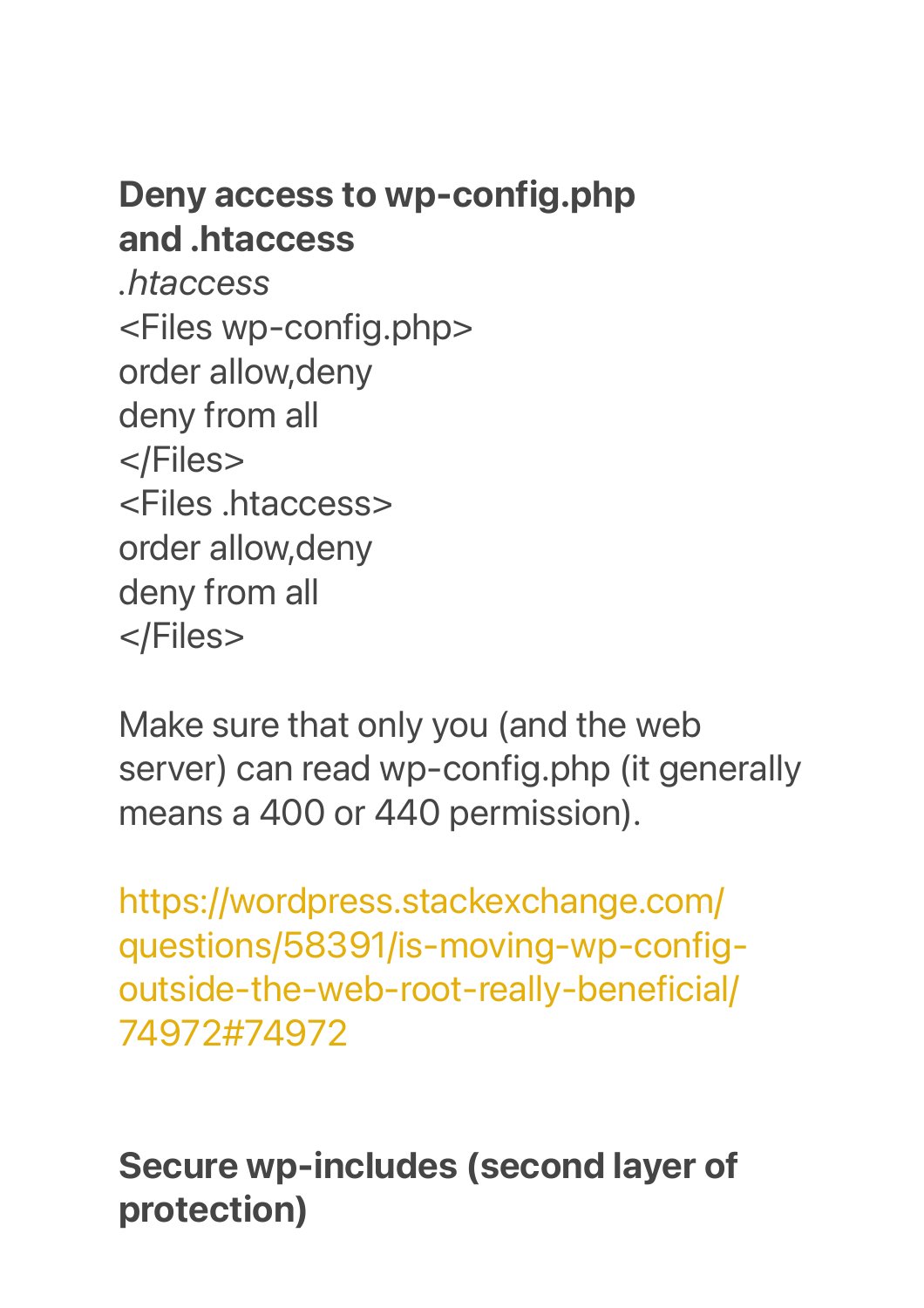```
.htaccess
<IfModule mod_rewrite.c>
RewriteEngine On
RewriteBase /
RewriteRule ^wp-admin/includes/ - [F,L]
RewriteRule !^wp-includes/ - [S=3]
RewriteRule ^wp-includes/[^/]+\.php$ - 
[F,L]RewriteRule ^wp-includes/js/tinymce/
langs/.+).php - [F,L]RewriteRule ^wp-includes/theme-compat/ 
- [F,L]
</IfModule>
```
# BEGIN WordPress

#### Password protect you admin directory.

*wp-admin/.htaccess* #Secure Access to WP-ADMIN ErrorDocument 401 /401.html AuthName "Secure Area" AuthType Basic AuthName "Password Protected Area" AuthUserFile /path/to/directory/.htpasswd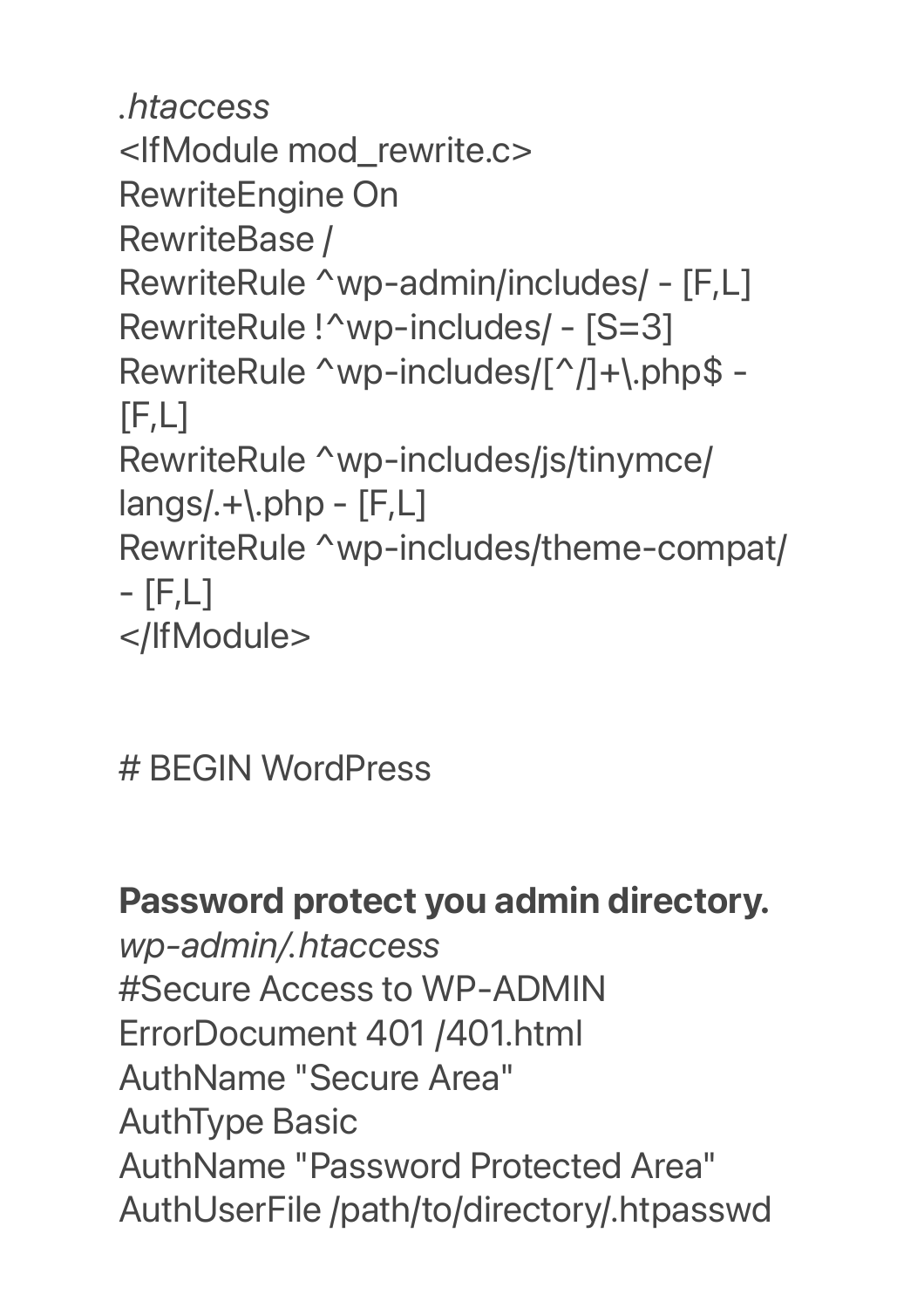Require valid-user

<Files admin-ajax.php> Order Allow, Deny Allow from All Satisfy any </Files>

*wp-admin/.htpasswd* username:password [https://www.web2generators.com/apache](https://www.web2generators.com/apache-tools/htpasswd-generator)[tools/htpasswd-generator](https://www.web2generators.com/apache-tools/htpasswd-generator)

### Limit access to wp-login.php to your IP address

*/.htaccess* #Secure Access to WP-LOGIN.PHP by IP| Domain Name <Files wp-login.php> Order Deny, Allow Deny from All Allow from [Your IP|Your Domain Name] </Files>

### Limit access to wp-admin to your IP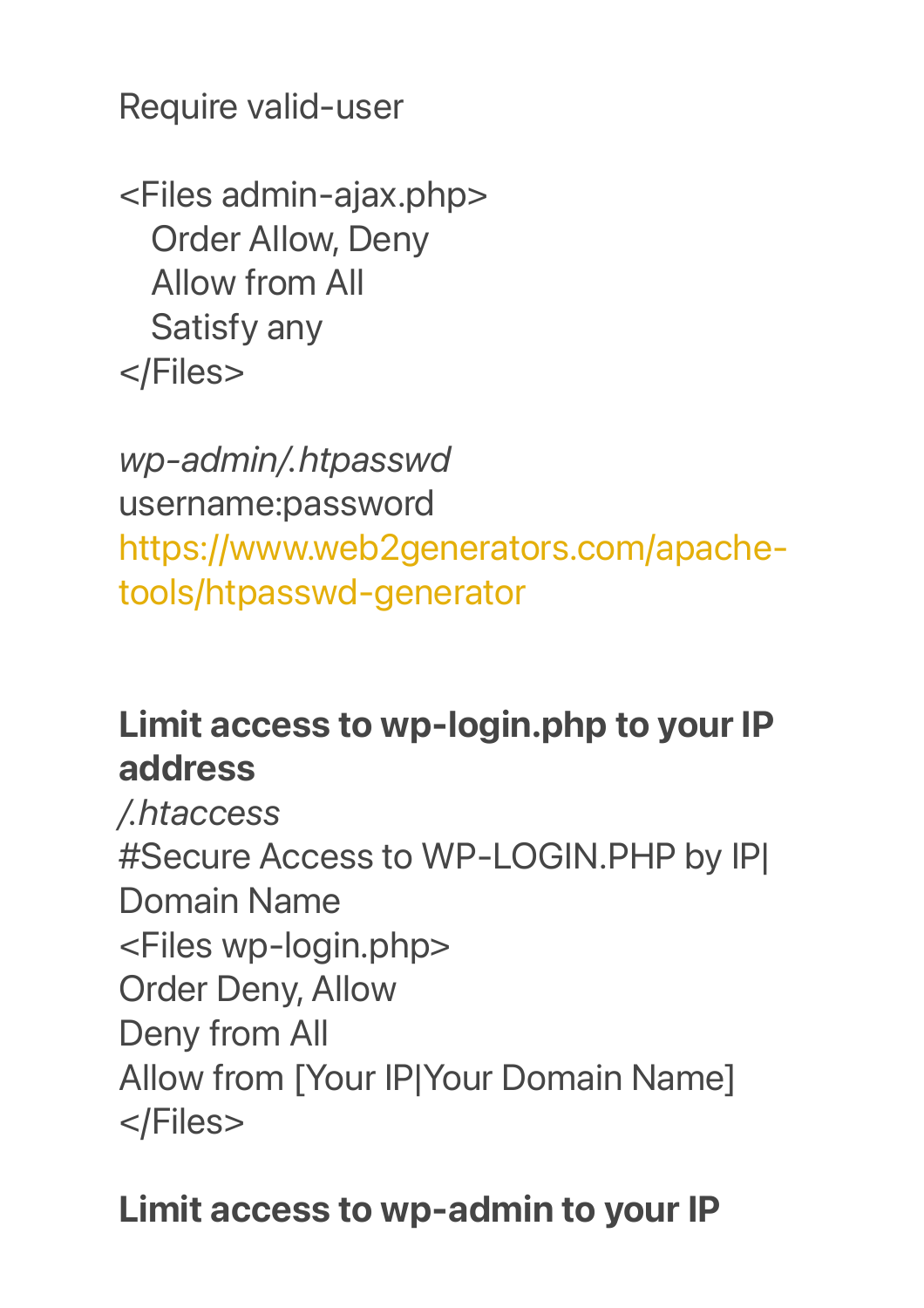#### address

*wp-admin/.htaccess* # Secure Access to WP-ADMIN by IP| Domain Name <FilesMatch ".\*"> Order Deny, Allow Deny from All Allow from [Your IP|Your Domain Name] </FilesMatch>

#### Disable access to XML-RPC API

*.htaccess* #Disable Access to XML-RPC API <Files xmlrpc.php> Order Deny, Allow Deny from All </Files>

### Disable directory indexing and browsing

*.htaccess* #Disable Directory Indexing and Browsing Options All -Indexes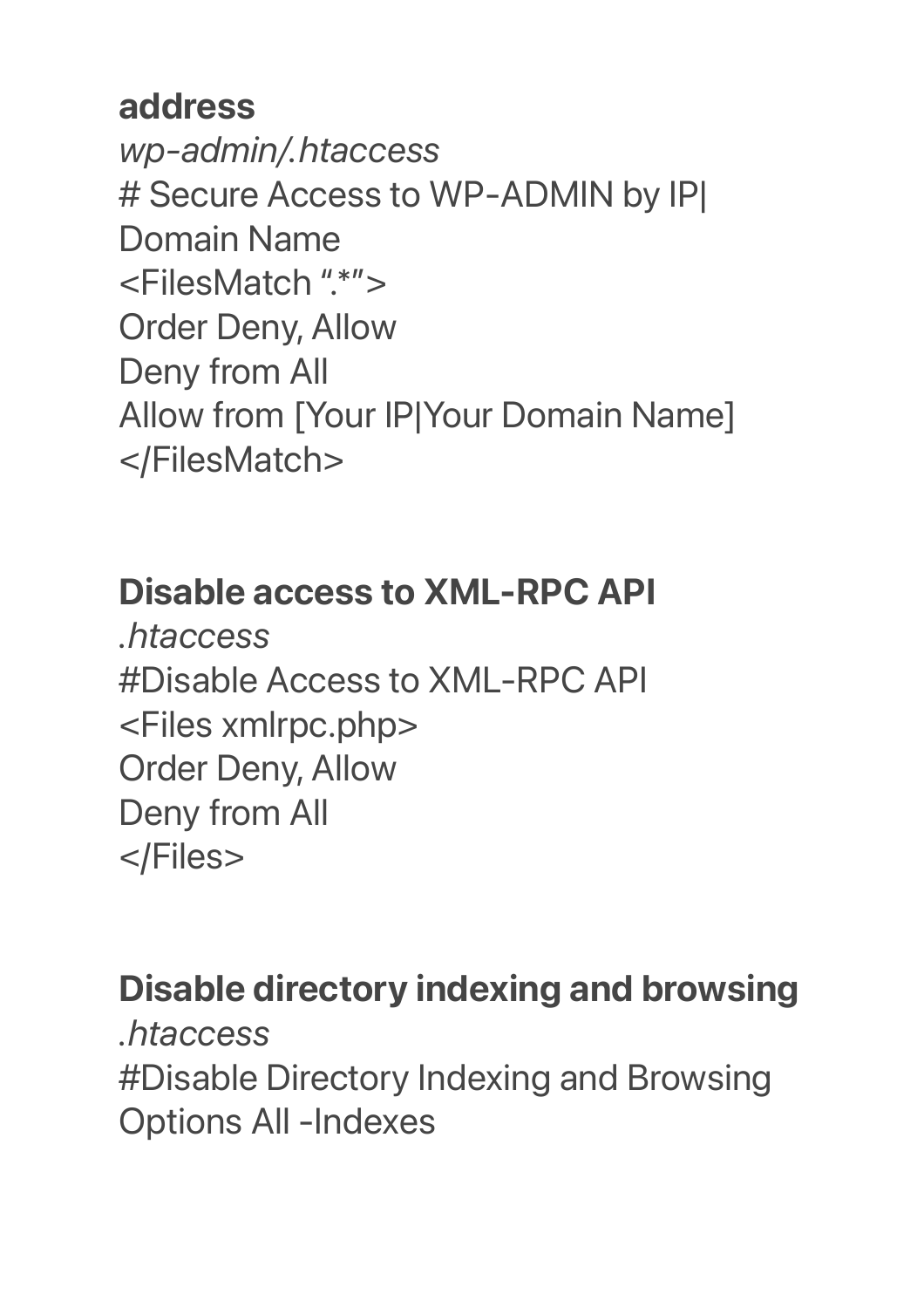## Disable error reporting

*wp-config.php* ini\_set('display\_errors','Off'); ini\_set('error\_reporting', E\_ALL ); define('WP\_DEBUG', false); define('WP\_DEBUG\_DISPLAY', false);

### Remove the Wordpress version number

*functions.php* // Remove WordPress version number from head section remove\_action('wp\_head', 'wp\_generator'); // Remove WordPress version number from RSS feed function remove version from rss() { return ''; } add\_filter('the\_generator', 'remove\_version\_from\_rss');

#### Change the table prefix

*wp-config.php*  $$table\_prefix = 'wp_123'_$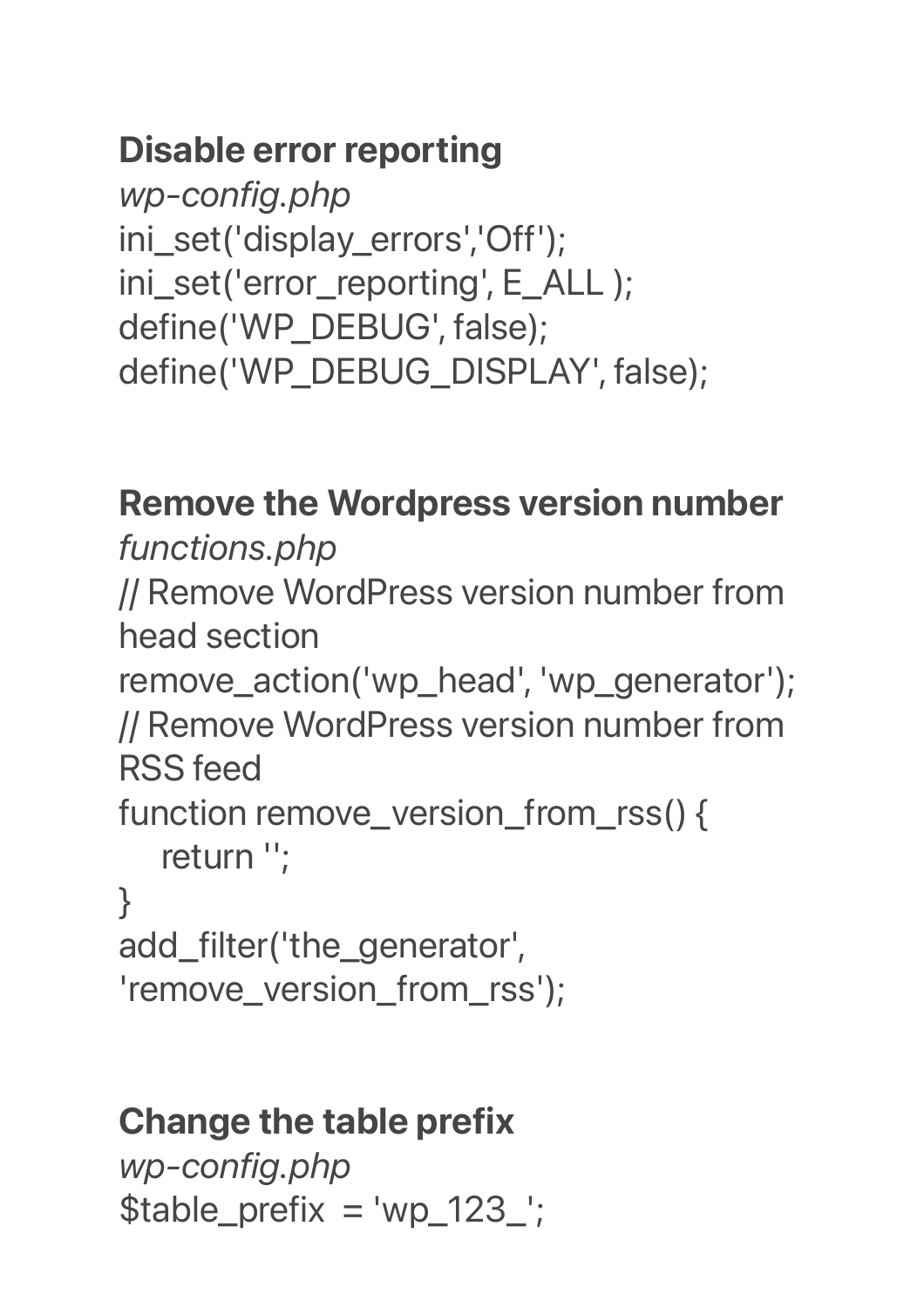### *database* RENAME table `wp\_commentmeta` TO `wp\_123\_commentmeta`;

..

SELECT \* FROM `wp\_123\_options` WHERE `option\_name` LIKE '%wp\_%' SELECT \* FROM `wp\_123\_usermeta` WHERE `meta\_key` LIKE '%wp\_%'

## Don't use a robots.txt file to hide sensitive files

<meta name="robots" content="noindex">

#### Disable HTTP headers from the server *httpd.conf* Header unset Server ServerSignature Off ServerTokens Prod

## Prevent cross-site scripting attacks header('Content-Security-Policy: default-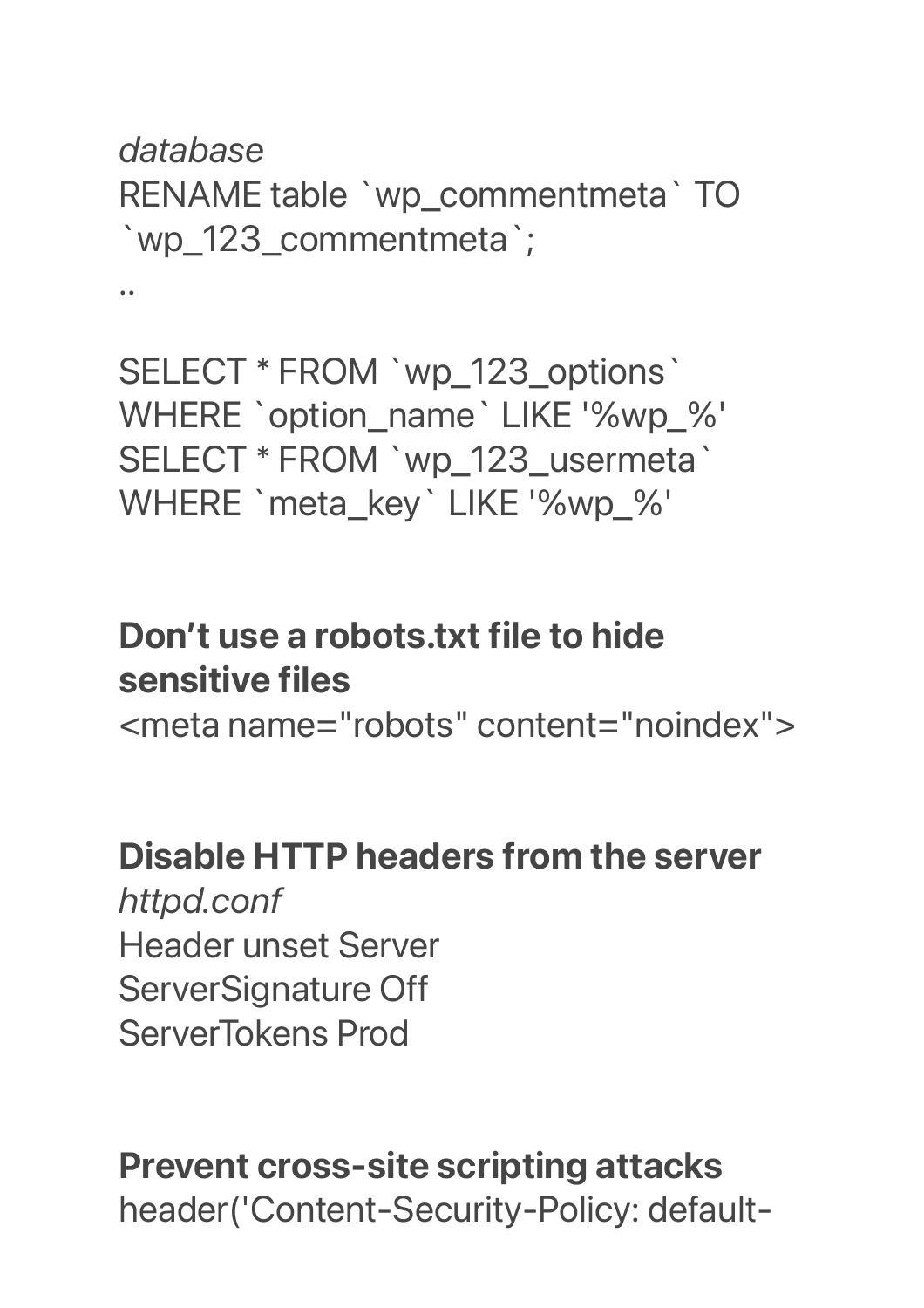#### src https:');

## Thwart iframe clickjacking

header('X-Frame-Options: SAMEORIGIN');

## Enable X-XSS-Protection and X-Content-Type-Options

header('X-XSS-Protection: 1; mode=block'); header('X-Content-Type-Options: nosniff');

Add the above lines to prevent XSS attacks and tell Internet Explorer not to sniff mime types. The latter is to prevent hackers from accessing files on your server through browser functionality.

### Enforce HTTPS

header('Strict-Transport-Security:maxage=31536000; includeSubdomains; preload');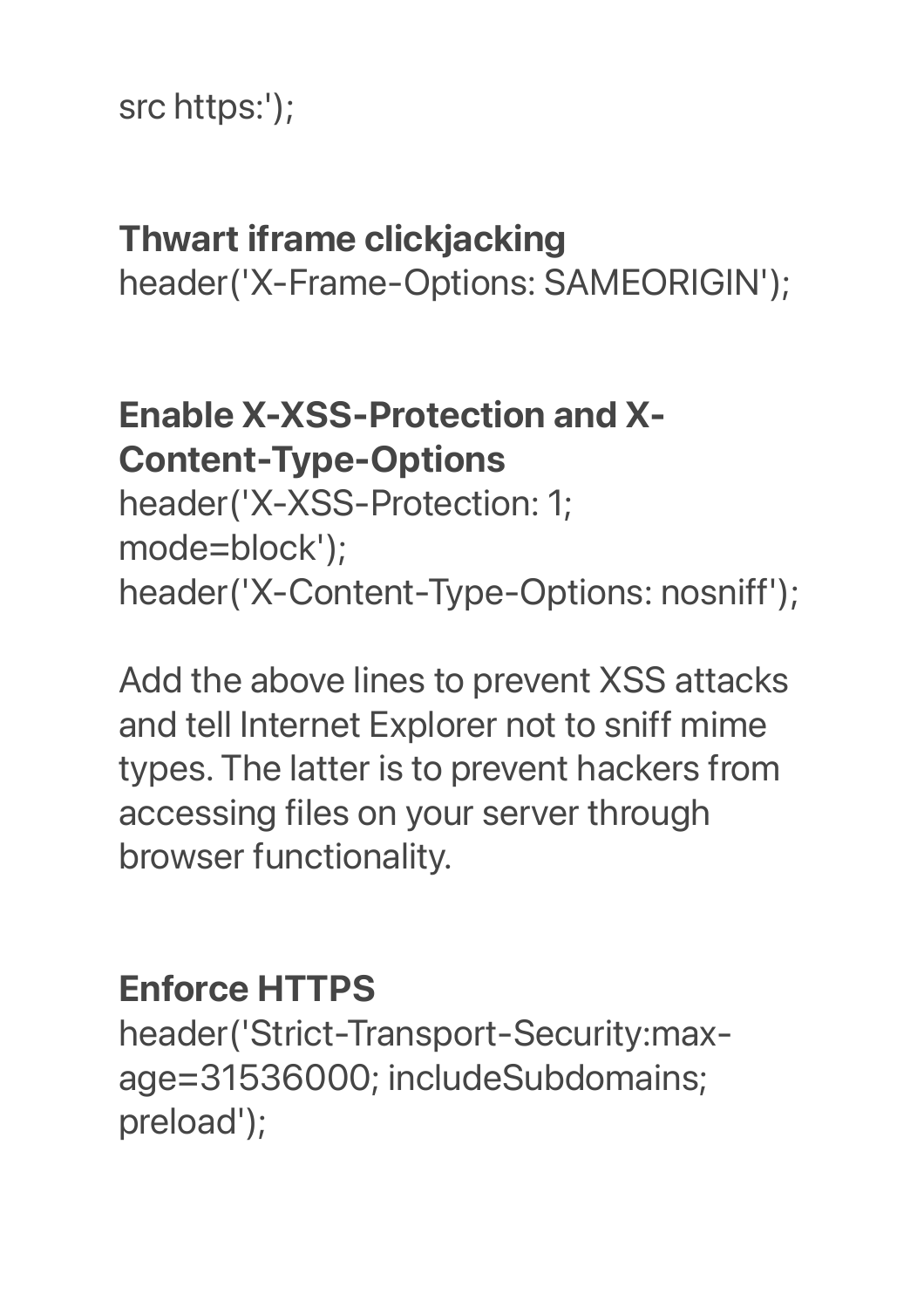## Set Up Cookie with HTTPOnly and Secure Flag

@ini\_set('session.cookie\_httponly', true); @ini\_set('session.cookie\_secure', true); @ini\_set('session.use\_only\_cookies', true);

Add the above lines to tell the browser to trust only the cookie set by the server and that the cookie is available over SSL channels.

<https://securityheaders.com/>

## **Recommendations:**

Make sure the computers you use are free of spyware, malware, and virus infections. Always keep your operating system and the software on it, especially your web browser, up to date to protect you from security vulnerabilities.

<https://www.malwarebytes.com/>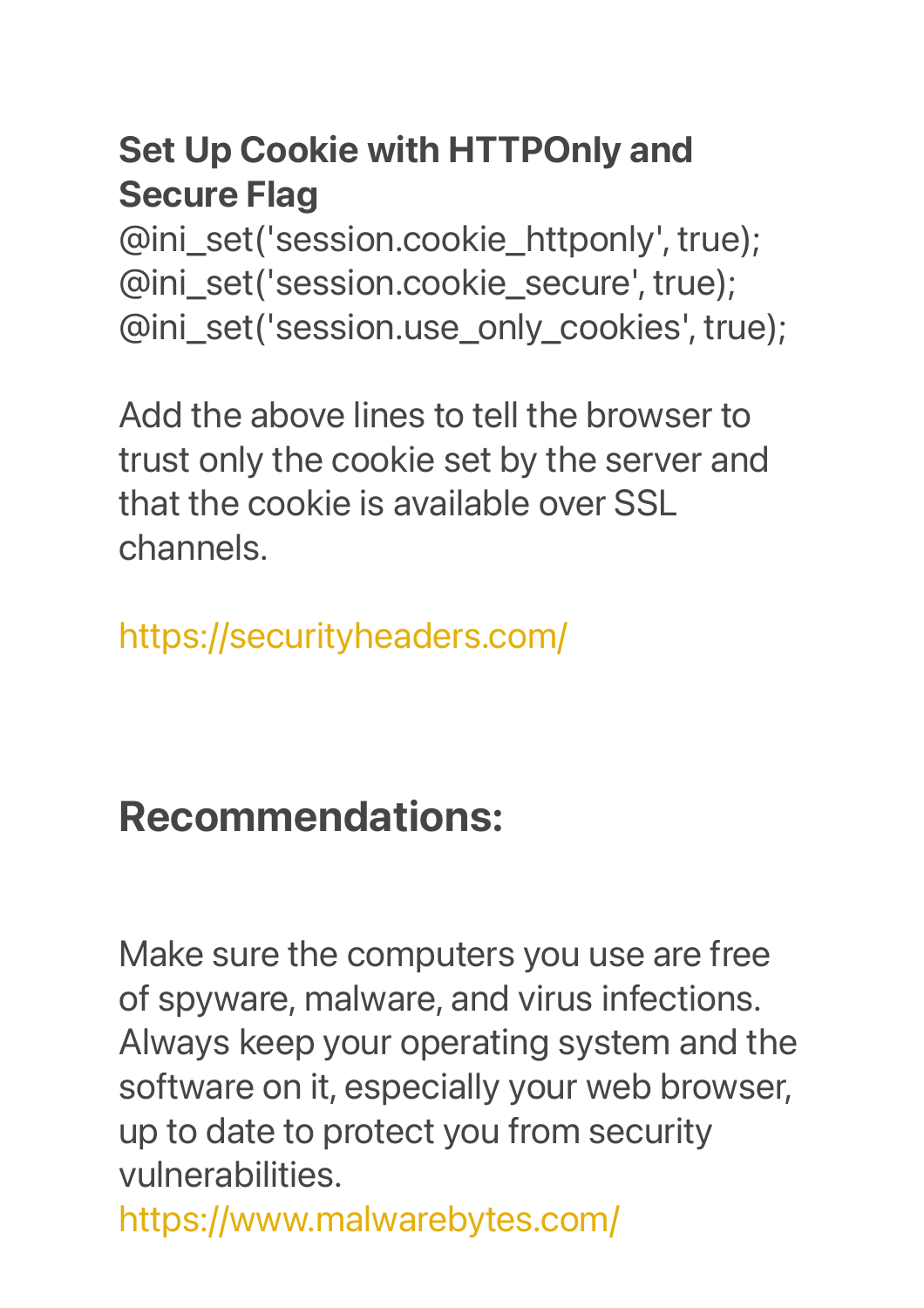<https://www.avast.com/en-gb/index#mac>

Use server-side anti-virus software. <https://www.clamav.net/>

Make sure that you are sending passwords over a trusted network. An Internet cafe where you are sending passwords over an unencrypted wi-fi connection, is not a trusted network. Network vulnerabilities can allow passwords and other sensitive information to be intercepted.

Enforce strong passwords & implement 2FA

Keep blogs in separate databases each managed by a different user & disable remote TCP connections to the database.

Restrict database user privileges

MySQL database user only needs data read and data write privileges to the MySQL database; SELECT, INSERT, UPDATE and DELETE. Therefore any other database structure and administration privileges, such as DROP, ALTER and GRANT can be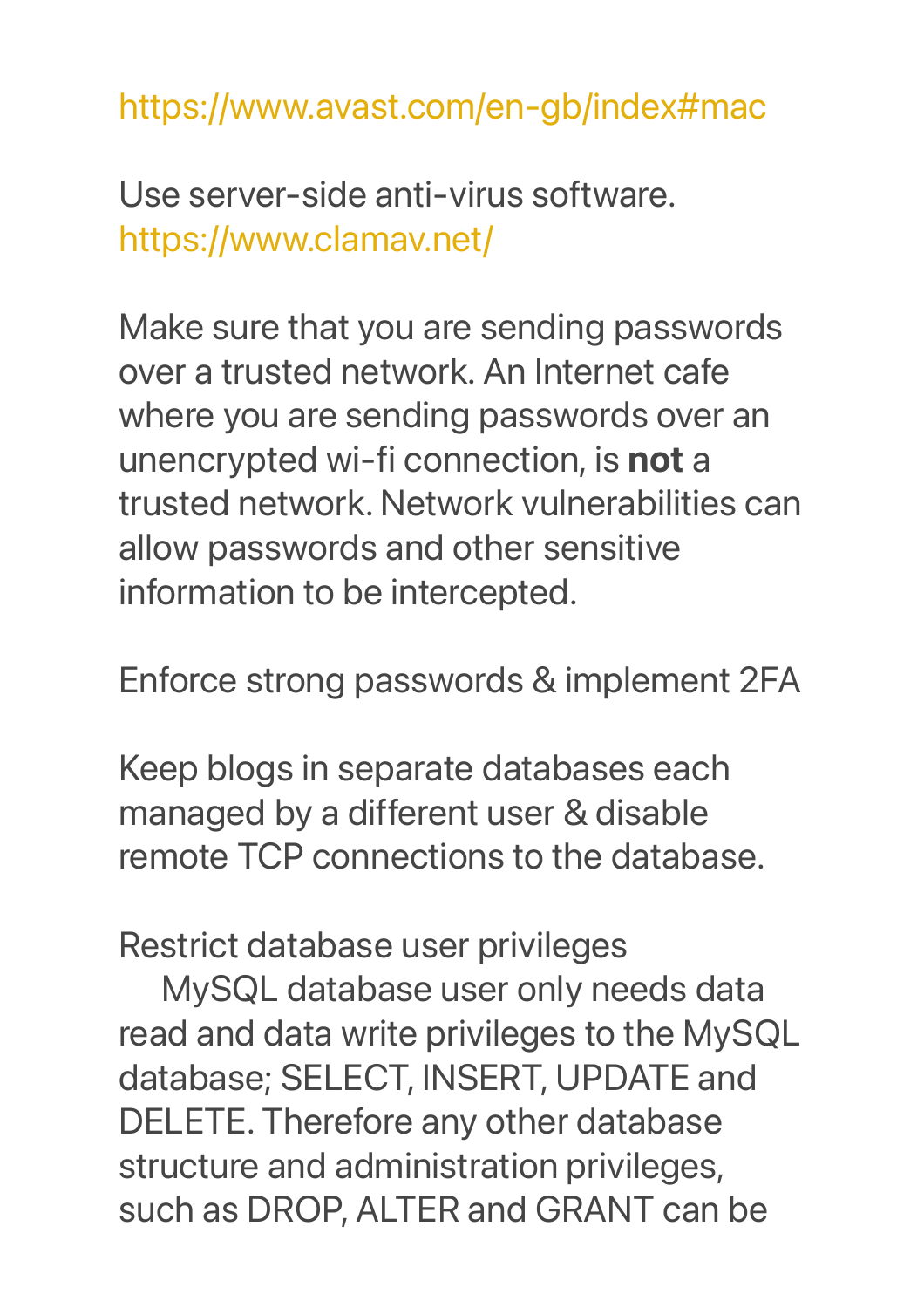revoked. Only major point upgrades (3.7 to 3.8, for example) will alter the schema.

Review log messages. Fix any PHP errors. Block IP addresses that are attempting to break into your website.

Consider installing free SSL certificate (Let's Encrypt) for the website, and running the website completely under HTTPS. This will allow all communications with the website to be secure; and will also help to improve your search ranking with Google.

Consider migrating your website to a dedicated or virtual private server (Linode?) or a managed hosting platform (WPEngine?) that can provide you with better security, development tools and optimised performance.

Investigate how well your website is configured for search engine optimisation; if google ranking is important for your website.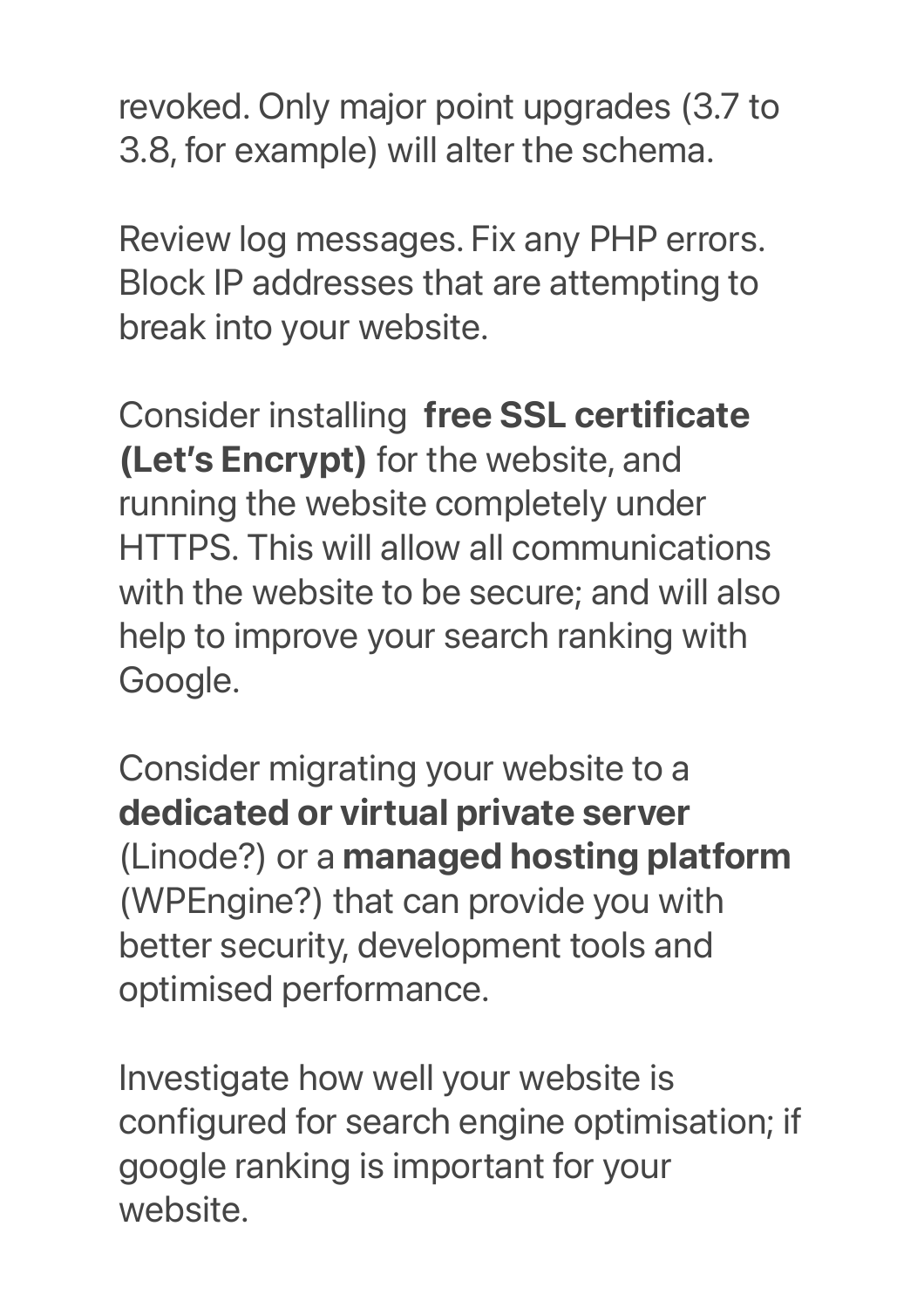Investigate how well your website is configured for performance; again if google ranking is important for your website [Currently your website is not caching or compressing content leading to slower than necessary page load times.

Consider installing a DNS firewall & CDN (Sucuri?)

Consider installing monitoring (OSSEC?). <https://www.ossec.net/> [https://perezbox.com/2013/03/ossec](https://perezbox.com/2013/03/ossec-for-website-security-part-i/)[for-website-security-part-i/](https://perezbox.com/2013/03/ossec-for-website-security-part-i/)

Register your site with the online webmaster consoles

<https://www.google.com/webmasters/> <http://www.bing.com/toolbox/webmaster> <https://webmaster.yandex.com/> [https://safeweb.norton.com/tags/show](https://safeweb.norton.com/tags/show?tag=WebMaster)? [tag=WebMaster](https://safeweb.norton.com/tags/show?tag=WebMaster)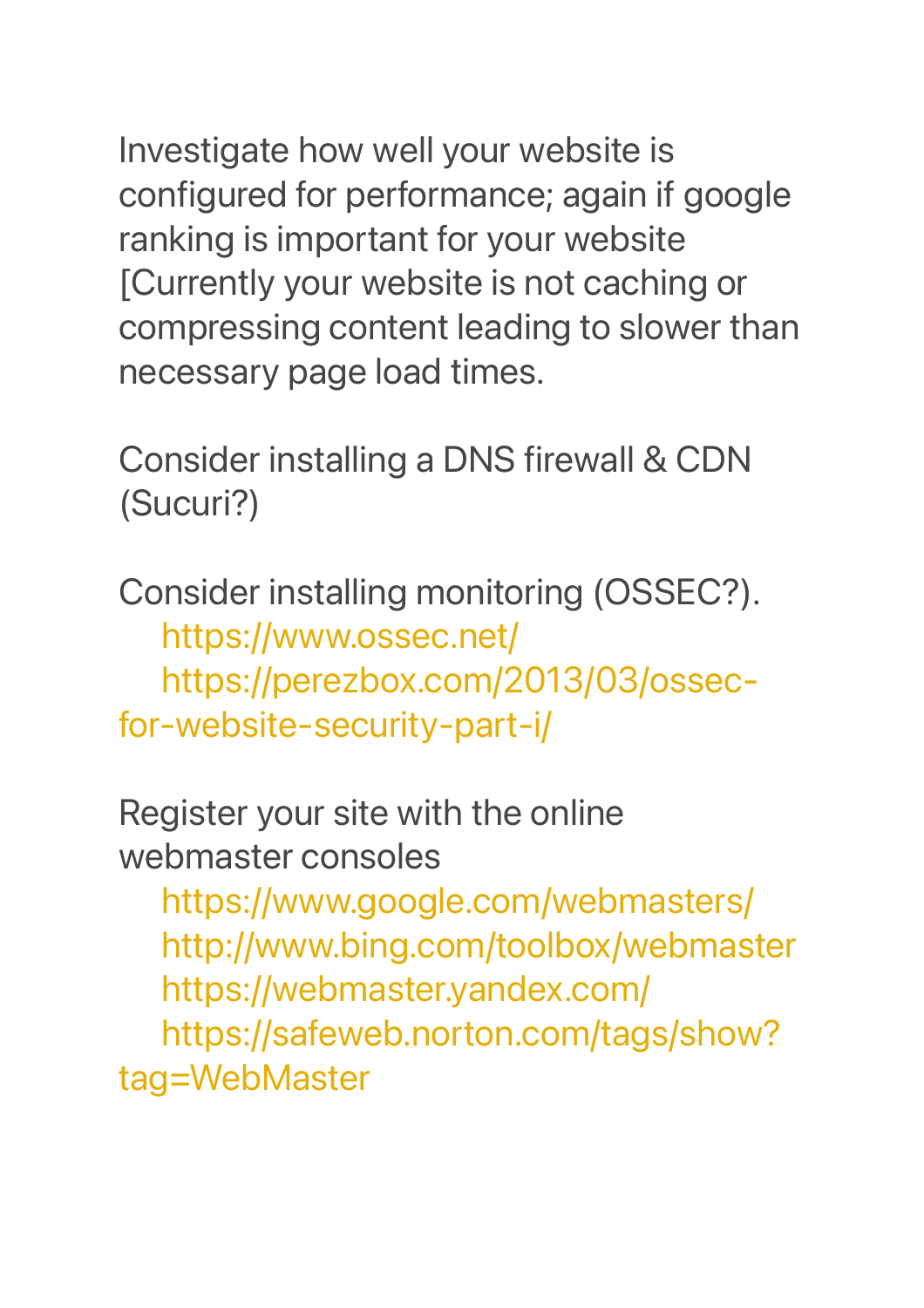## **Linux Commands**

find ./ -type f -mtime -15 find . -name "\*.php" -exec grep "base64"'{}'; -print &> hiddencode.txt find /etc -type f -printf '%TY-%Tm-%Td %TT %p\n' | sort -r . find /etc -printf '%TY-%Tm-%Td %TT %p\n' | sort -r . grep --include=\*.php -rn . -e "base64\_decode" find public\_html/wp-content/uploads/ -type f -not -name "\*.jpg" -not -name "\*.png" -not -name "\*.gif" -not -name "\*.jpeg" -not -name "\*.webp" >uploads-non-binary.log

wpscan –url [http://example.com](http://example.com/) – enumerate u

Assigning a MySQL user to a database

use mysql; CREATE USER 'user'@'localhost' IDENTIFIED BY 'password'; GRANT ALL PRIVILEGES ON database.\* TO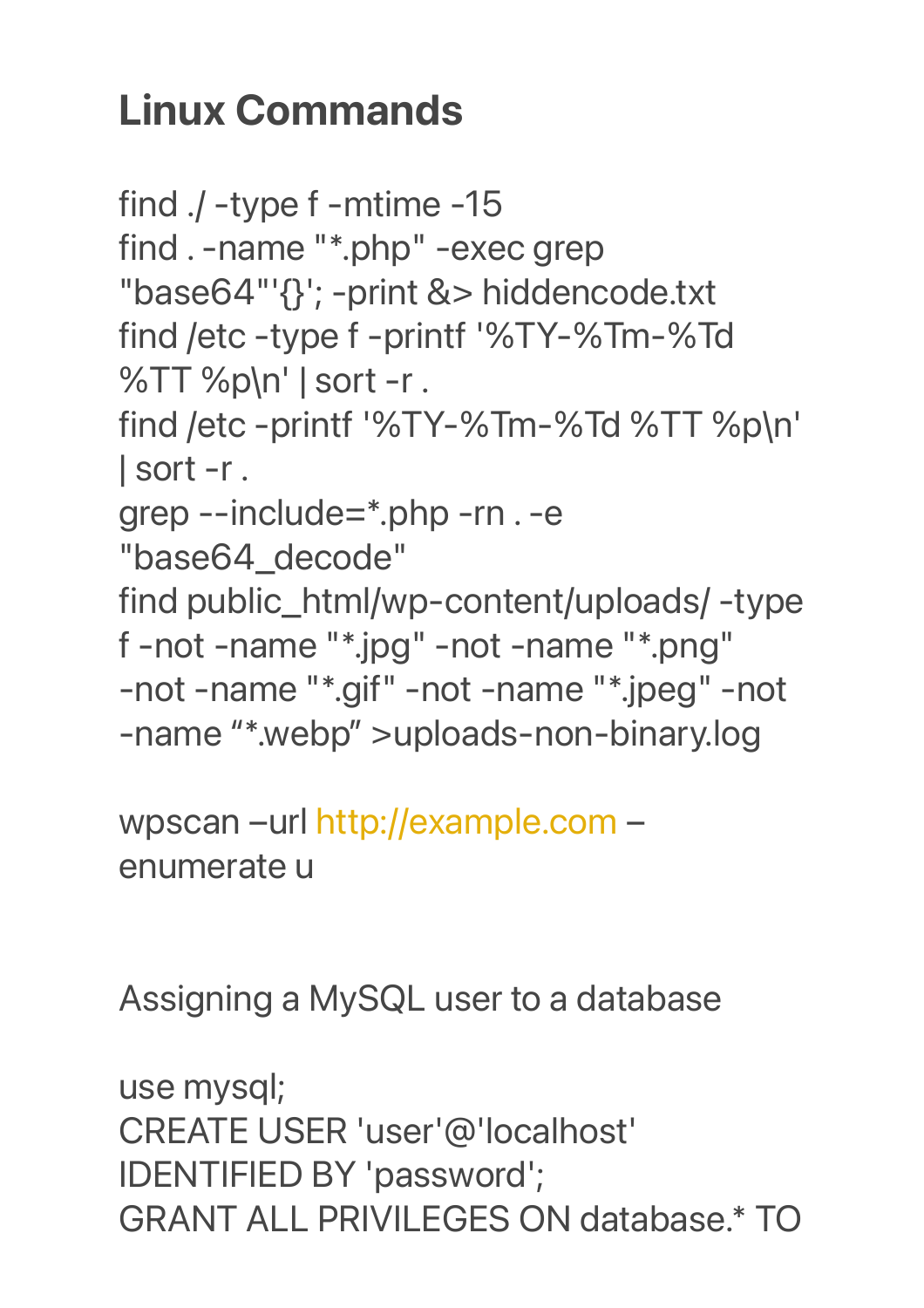'user'@'localhost'; FLUSH PRIVILEGES; DROP USER user@'localhost';

Updating the MySQL root password

sudo /etc/init.d/mysql stop sudo mysqld\_safe --skip-grant-tables & mysql -u root USE mysql; UPDATE user SET password=PASSWORD("newpassword") WHERE user='root'; flush privileges; quit; sudo /etc/init.d/mysqld start mysql -u root -p

## **Dorking Commands**

filetype:tar.gz site[:yoursite.com](http://yoursite.com) filetype:sql site:[yoursite.com](http://yoursite.com) filetype:txt "login" site[:yoursite.com](http://yoursite.com) filetype:sql intext:wp\_users phpmyadmin